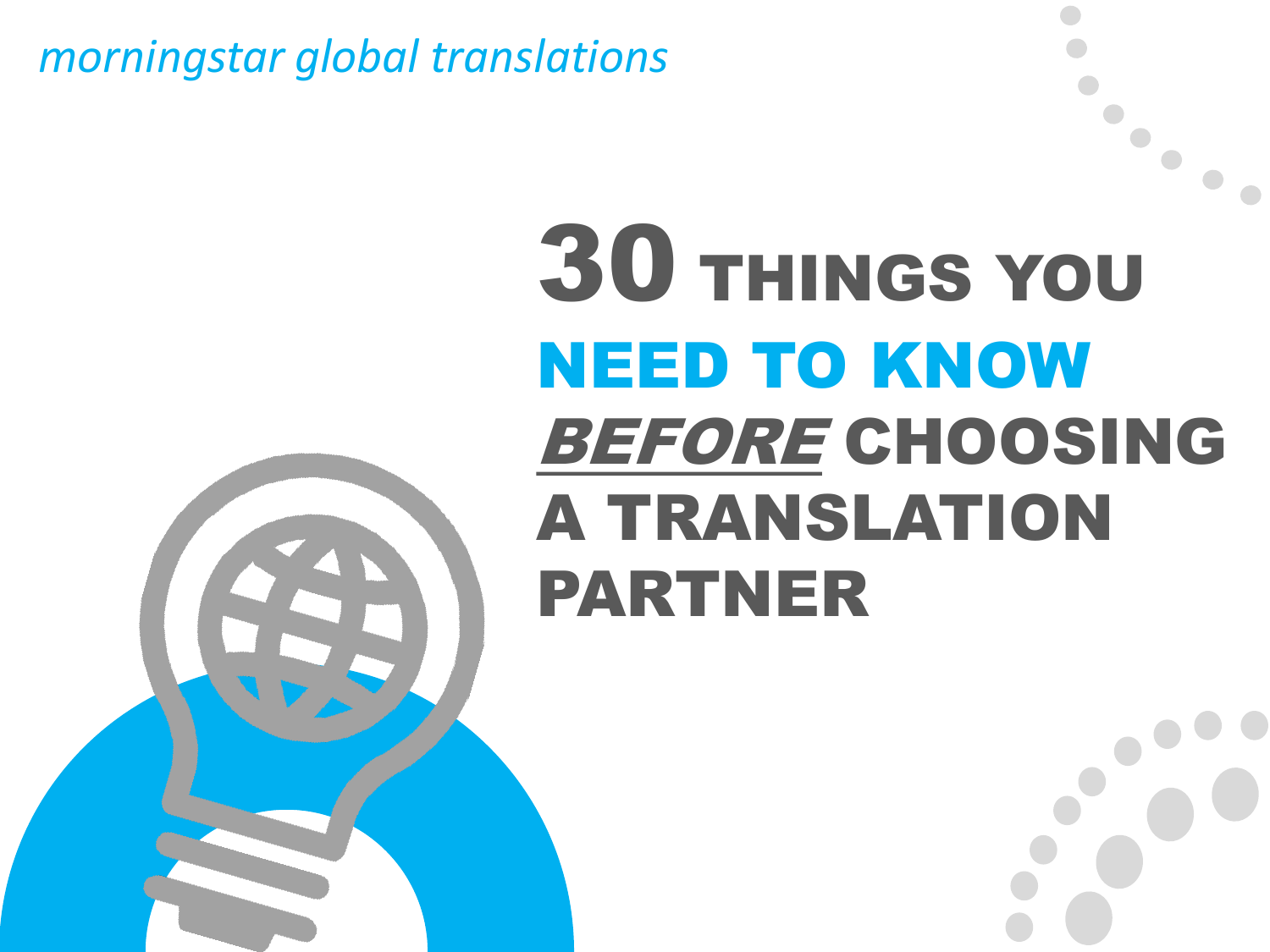# **WHEN CHOOSING A TRANSLATION PARTNER**…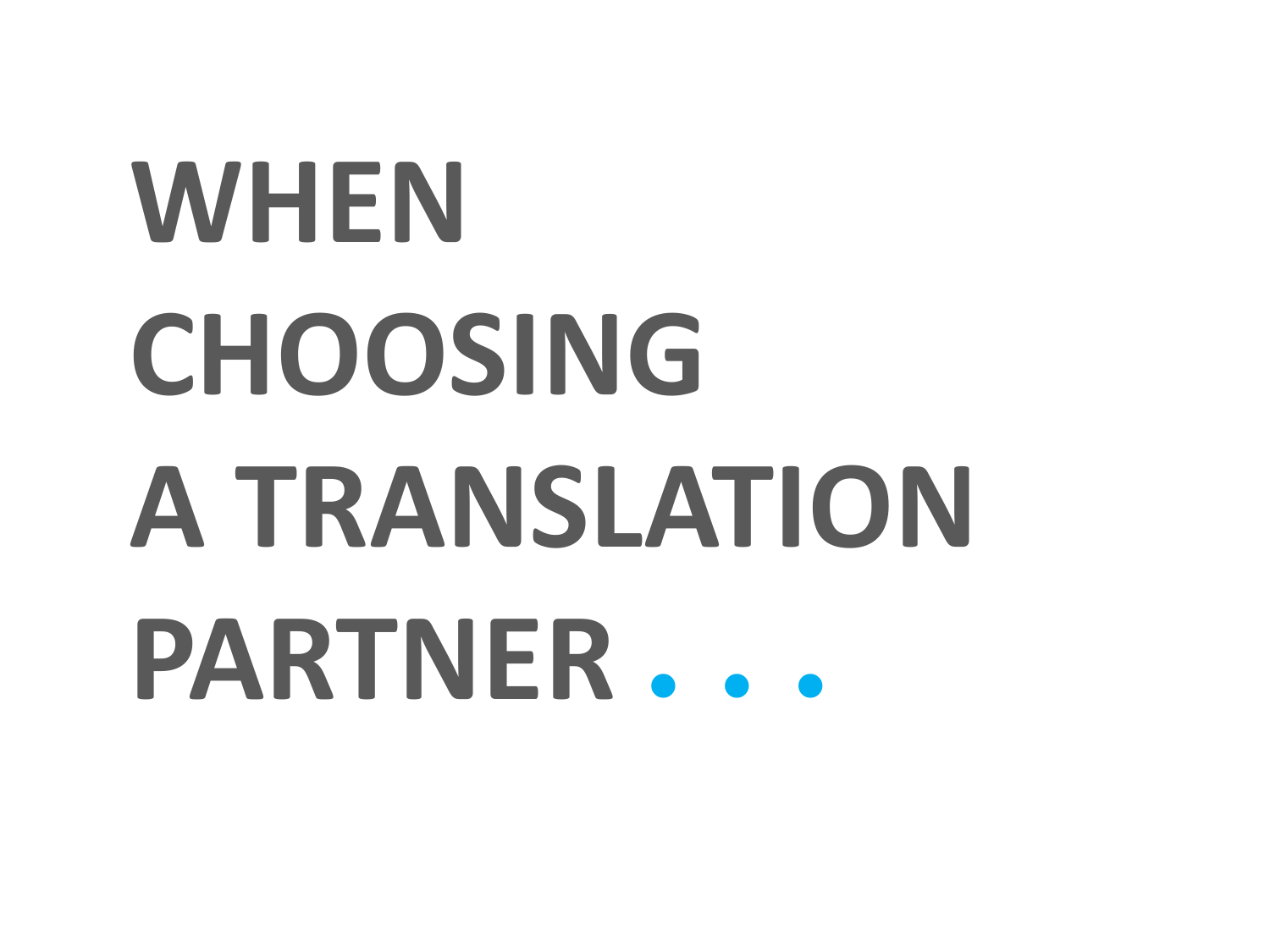

#### **Choose a translation provider with subject matter expertise.**

Does your translation provider specialize in the type of content (technical, medical, general) or project types (manuals, catalogs, websites, eLearning courses) that you need to translate? Knowing the qualifications of your vendor can help ensure your satisfaction and mitigate the risks of translation errors.





#### **Go with a translation provider with language-specific expertise.**

It's critical that the linguists assigned to carry out your translations have native fluency in the target language, and not vice versa. Also, if your target language is intended for a specific country, be sure to request that the editor is actually from that country as well. Differences in words, phrases, and terminology can vary even from country-to-country with the same official language.

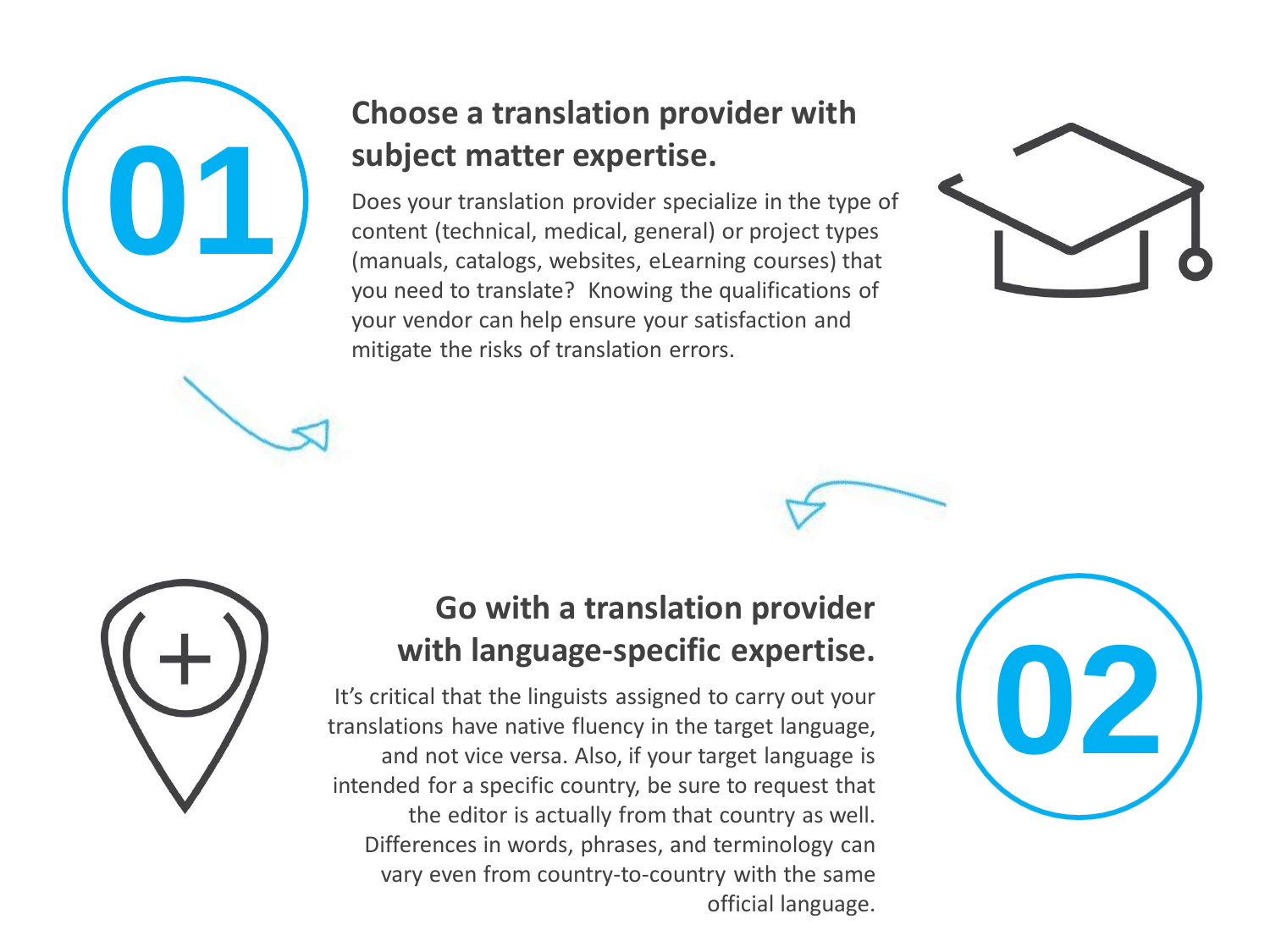

#### **Consider a provider that's the right size for your business.**

Large companies usually pick large translation agencies, while medium-sized and small businesses often work with smaller translation agencies and freelancers. If your needs are very small or you only translate into a couple of languages, you may not be deemed an "important" client with sizeable revenue for larger agencies. To ensure that you receive the best possible customer service, pick a provider for which the amount of business you'll send them is meaningful.





#### **Be open to discussing your long-term needs beyond the first project.**

Talk with the translation provider not just about an initial project, but about your recurring and ongoing needs. How many projects do you think you'll need to translate per month, per quarter, per year? Moving the discussion further into the future makes you more attractive as a client because you're offering multiple projects and in anticipation, your translation partner will be able to secure the availability of the best resources for you.

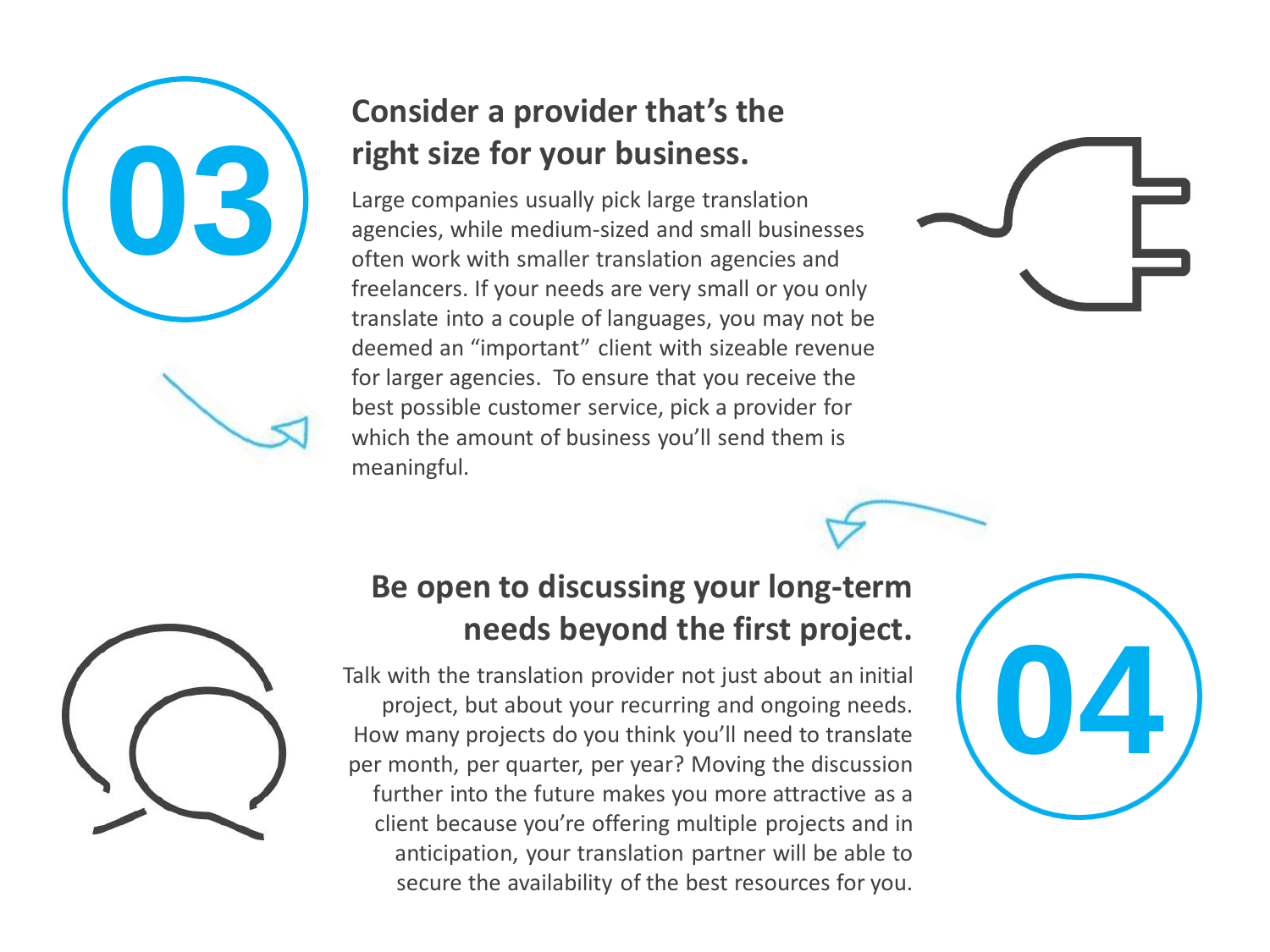

#### **Ask for references.**

If you really want to know what a translation provider is made of, ask for customer references, testimonials, or case studies.

If they are quality providers, they can point you to various satisfied customers who will be glad to speak with you or who have already gone on record to tell the world how great this provider is.



#### **Ask to sign a Non-Disclosure / Confidentiality Agreement.**

Sending your documents out for translation means that your company's proprietary information, such as patents, trade secrets, HR policies, instructions for use, website architecture, and other sensitive information will be reviewed by someone outside of company walls and even perhaps by a translator who works for a competitor. Not only is it wise to have a Non-Disclosure or Confidentiality Agreement in place, it's also a good idea to ensure that the agency has one in place with their translators as well.



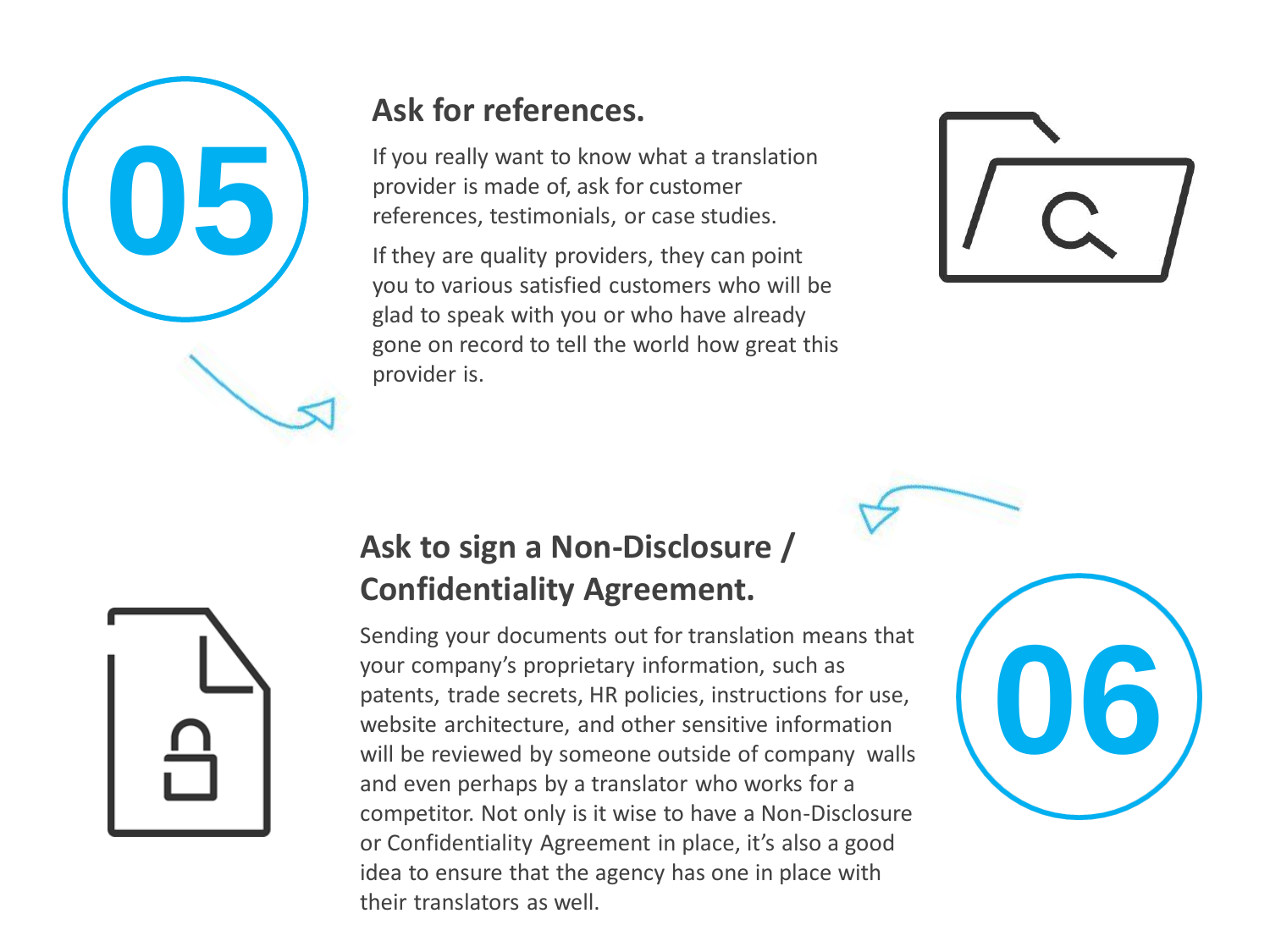

#### **Ask for a sample translation.**

Before going with a new translation vendor, take a test drive first by evaluating the quality of a sample translation. Chose one, maybe two languages and provide a 300-500 word sample copy. Then ask your in-country subject matter expert or a third-party resource to provide any feedback as to its quality and accuracy.





#### **Make sure you know who will be actually performing the translations.**

Ask which translators will be assigned to your projects. If you work with an agency, you're doing so because of volume and scale -- but you still have the right to know who is working on your projects as well as their qualifications. Working with a transparent translation partner will help form trust and confidence – the building blocks essential for a long-term working relationship.

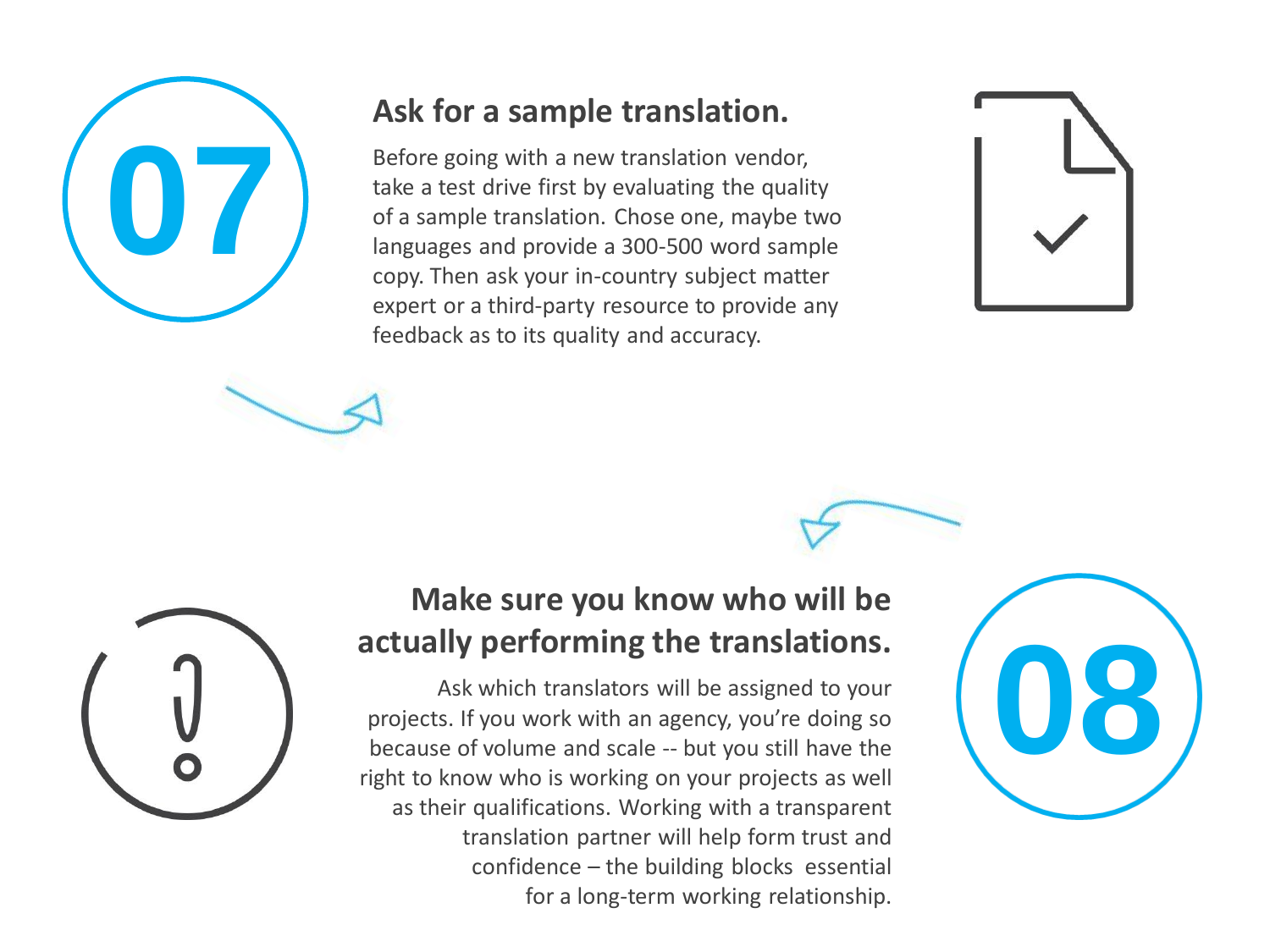

#### **Set up criteria in advance of how you'll evaluate and measure the services you're receiving.**

Explain to your translation providers how you'll measure their overall performance beyond just linguistic quality. Consider using a carrot-and-stick approach. Do they have to provide a discount if quality is poor? Can they charge more if the quality passes with flying colors? Set up the criteria in advance of launching your project. Think of the test-driven development method. Write the test before you code.



**10**



For most companies, quality is crucial. Most translators will assume you want the best possible quality, but perhaps you actually need a translation completed by the deadline in order to avoid missing your global product launch or release date, even if quality is compromised in the process.

Whatever your situation is, clearly communicate it, or else your translation agency may provide a service at a higher cost than was actually needed.

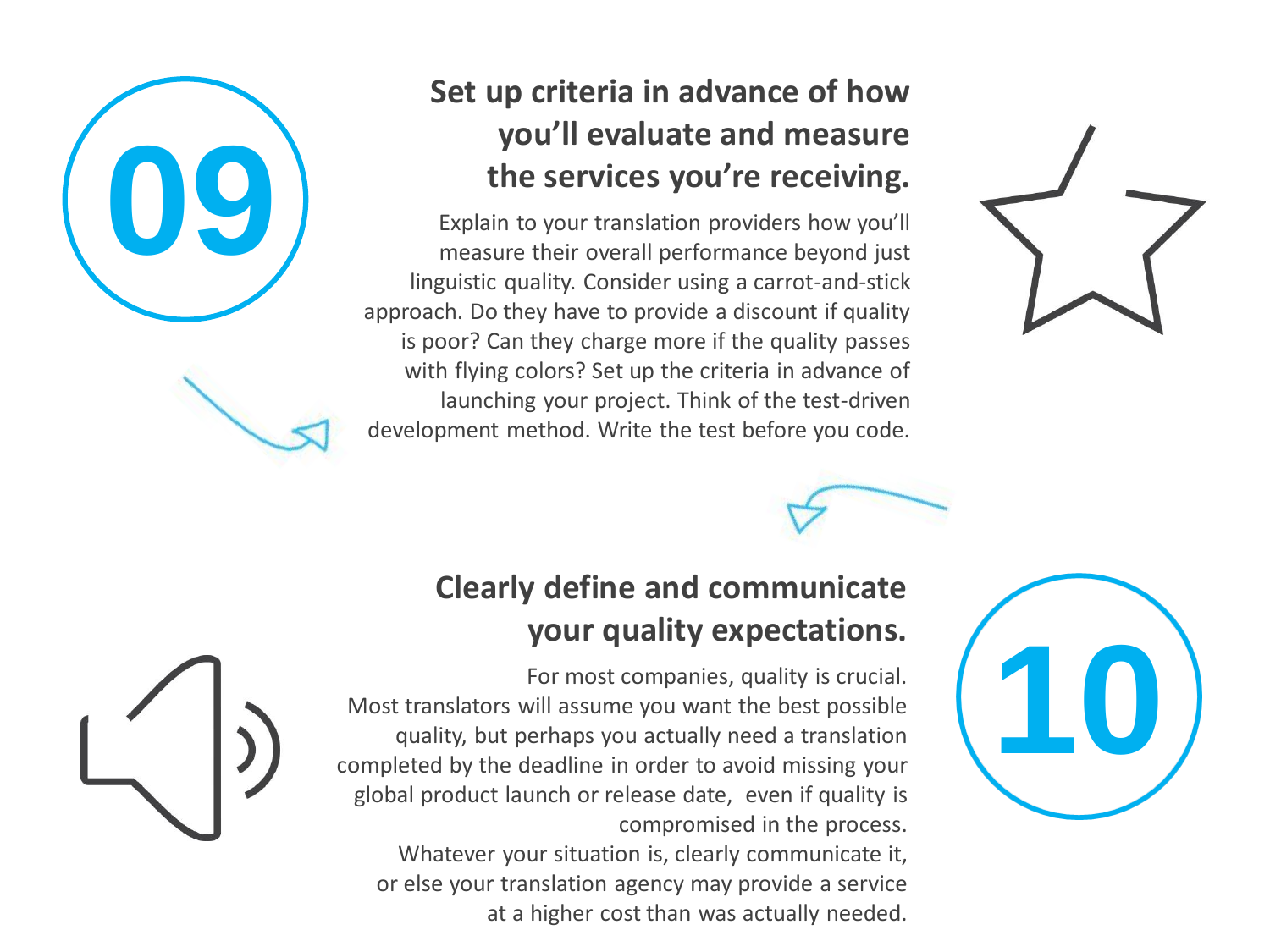

#### **Ensure high quality of the source language.**

While writing in a simplified English form is always advised to produce a quality localization product, translators are all too familiar with the expression "garbage in, garbage out," but too often they are expected to turn garbage into works of art. If the source text is poorly written, your expectations for translation should equate. The translator may need more time to work on the text than normal, because vague and ambiguous writing takes more time to improve. Ask your translators to review the source text before translation begins in order to give you a sense of whether the text will be difficult to translate.

#### **Develop and then share a style guide and multilingual glossary.**

What is your company writing style? What does your brand voice sound like? If you have any guidelines for writing or marketing, make sure to share these with your translators. Do you prefer a formal or informal tone? Who is the target reader and what is their reading level? All of these details shared within a style guide as well as a pre-approved glossary of product-specific terms will help the translator improve quality from the start, making the project more efficient and effective.



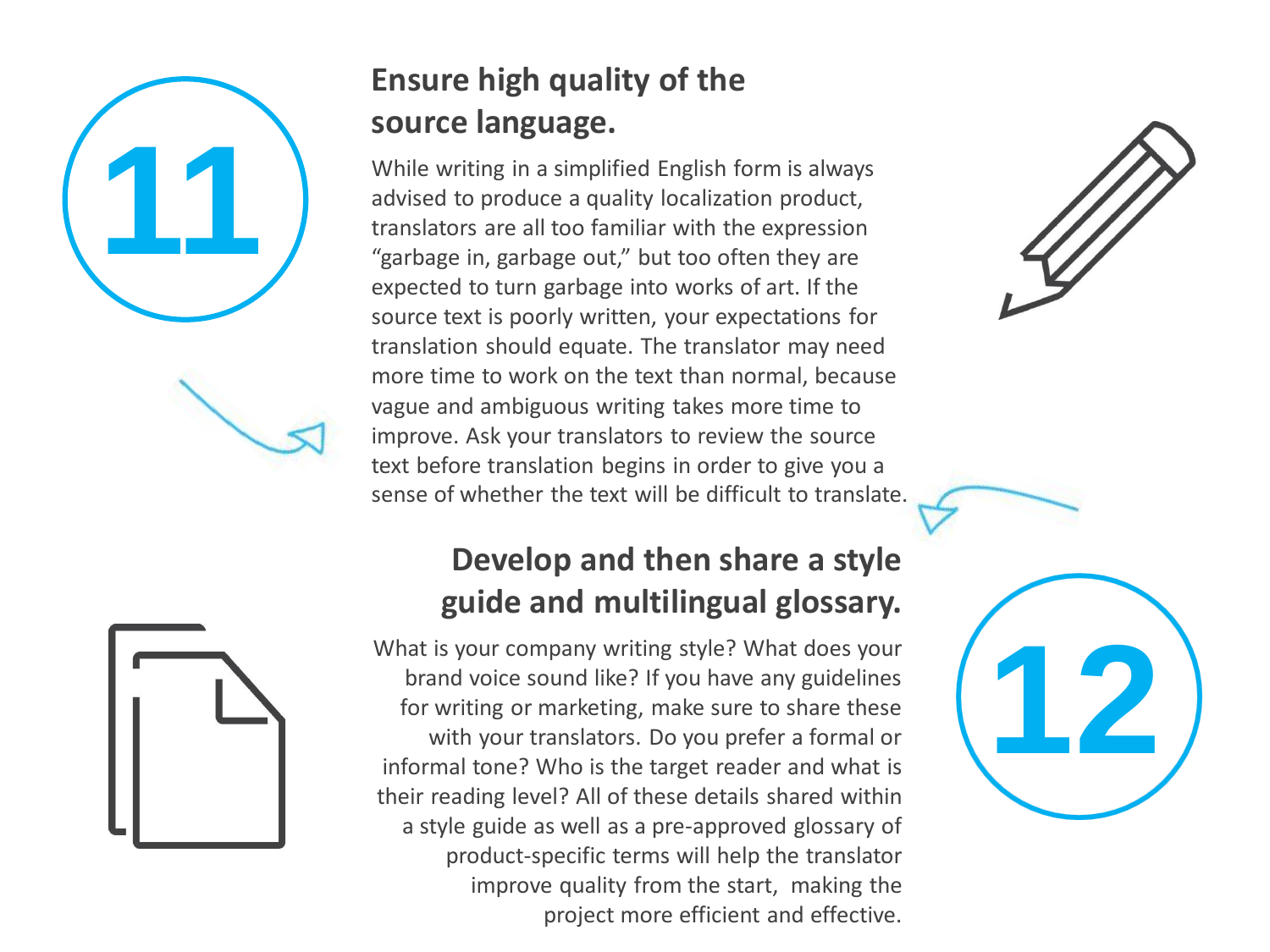

#### **Provide translators with context and reference materials.**

Give the translation team as much background information about the content that they are translating as you can. This includes any pictures, diagrams, manuals, web pages, or any other reference material, such as previously translated content, that will help provide context. Also consider providing them with a visual translation interface, so they can see exactly what they are translating in real time, and how their changes affect the layout, format, and spacing of the end product.

#### **Try to provide native or original files whenever possible.**

While this may or may not seem obvious, many companies fail to provide source files to their translation provider and instead provide a PDF version or a published webpage, expecting the translator to manually recreate everything.

This is not only extremely time-consuming or the most inefficient use of a translator's time, but it will result in errors and higher costs. Even if having to locate the native files is inconvenient, still try to provide them as often as possible.



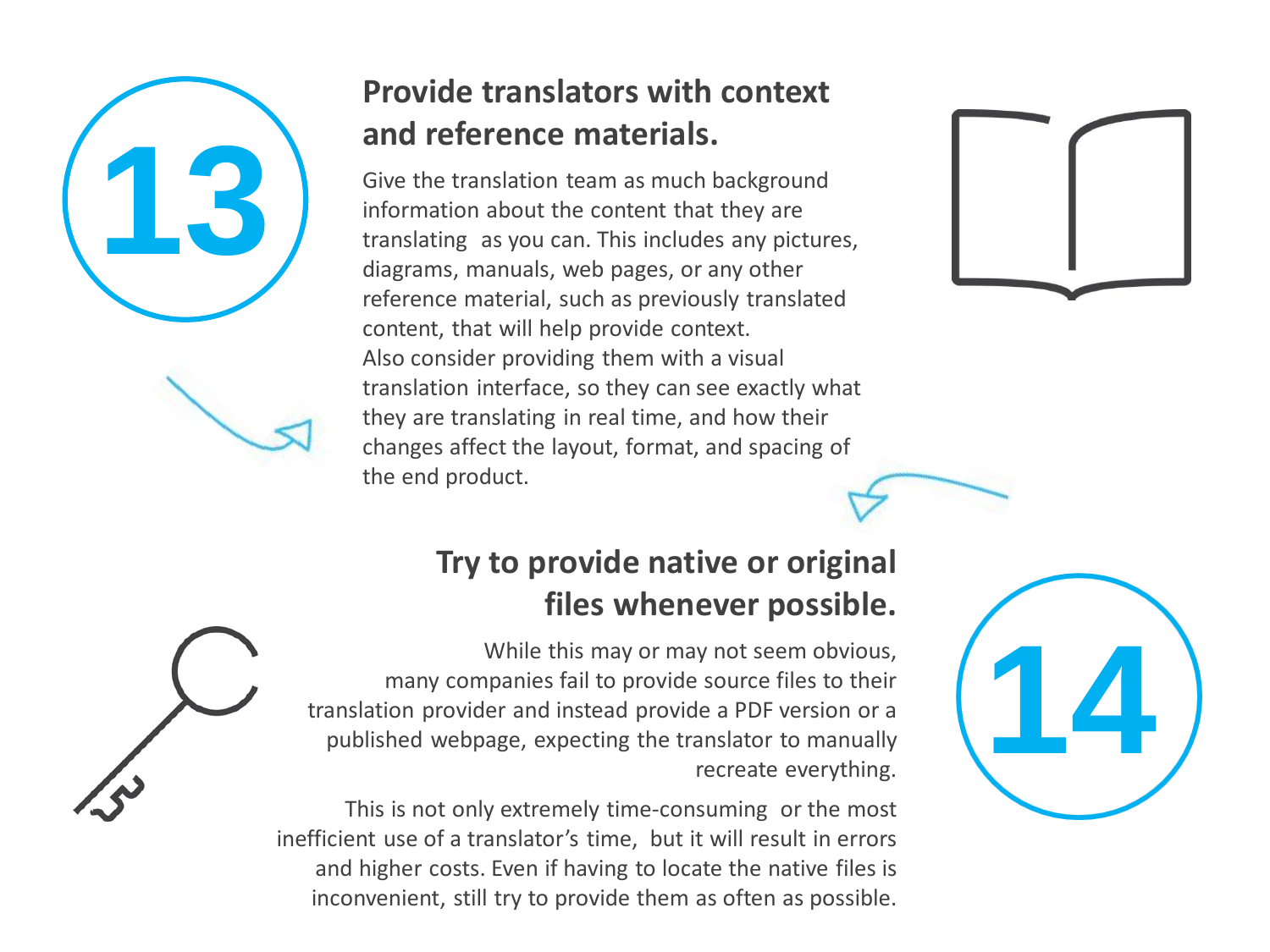

#### **Be aware of standard turnaround and capacity rates for human translators.**

Try your very best to hand off the files when you say you will, and don't try to compress the translation into a shorter timeline than what was originally agreed upon. Sometimes, business realities take precedence, but make sure that you clearly tell others at your company about translation dependencies, so that they understand the importance of a timely hand-off and the link to a timely delivery by your provider. Human translators and editors are limited to a daily capacity based on a specific number of words per day. It's therefore sometimes a fair expectation to pay more for rush projects – people will literally be working nights and weekends to meet your deadlines.



**16**



#### **Choose an agency with project managers close to your time zone.**

If you're dealing with an agency, make sure they have a project manager who is available within your time zone. In case your needs change or an urgent project arises, it's essential that you can reach someone during your business hours.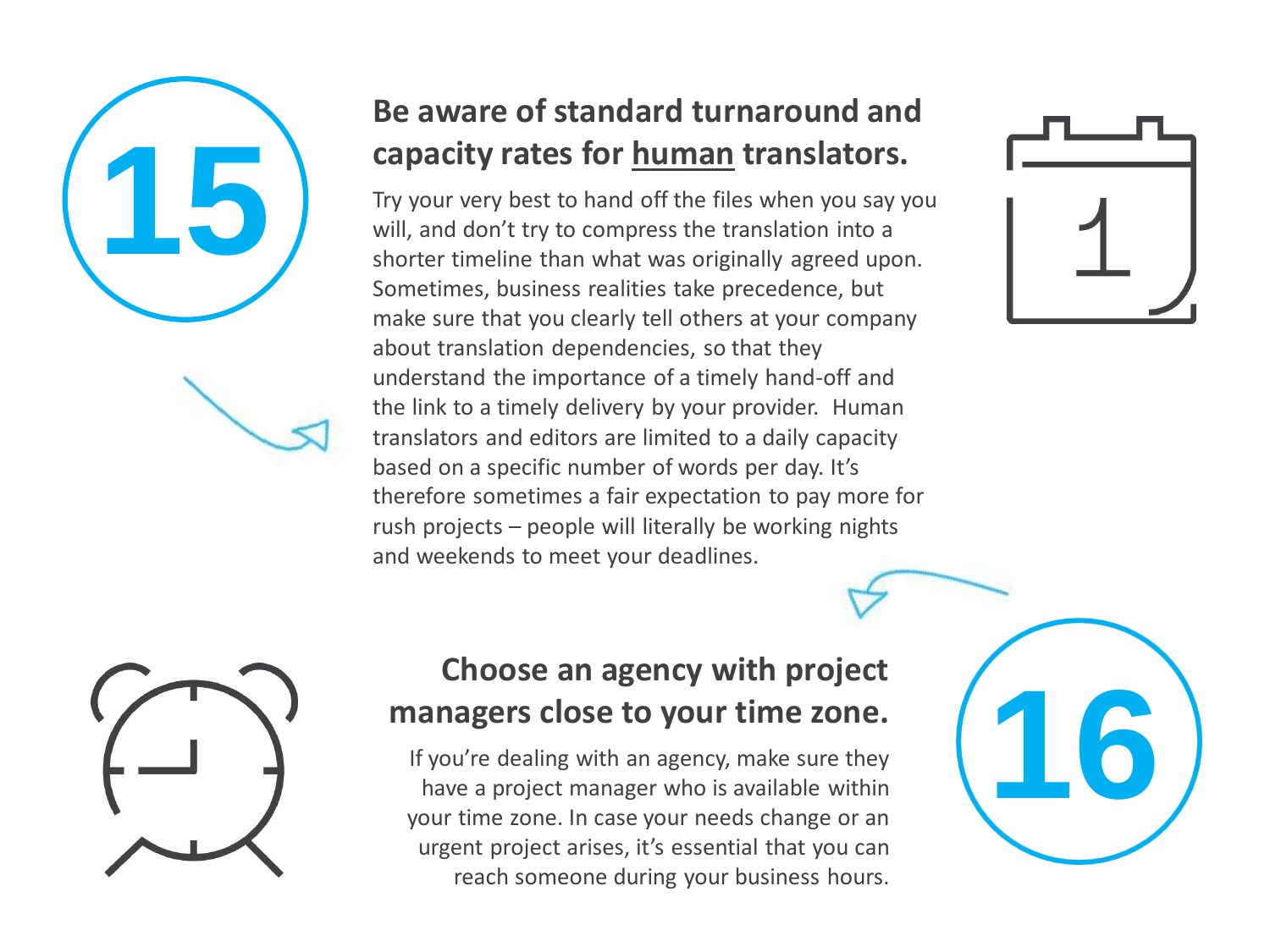

#### **Look for a translation partner with transparent pricing.**

Many translators and translation providers use a "price per word" model, but this model is not by any means universal or required. Remember that the price per word will not include all possible additional fees that you may want associated with the project, such as professional editing, project management, graphic design, desktop publishing, and other localization services. If you anticipate an ongoing stream of work, you might want to consider drawing up a Master Service Agreement with itemized, locked-in rates.





#### **Select a provider based on several criteria, not just price alone.**

As with most purchases, when it comes to translation services, you usually get what you pay for. Just as general doctors and specialists charge different rates, knowing that technical and more complex projects will require someone with matching skills.

Quality, turnaround time, project scope and customer service are also relevant factors to consider.

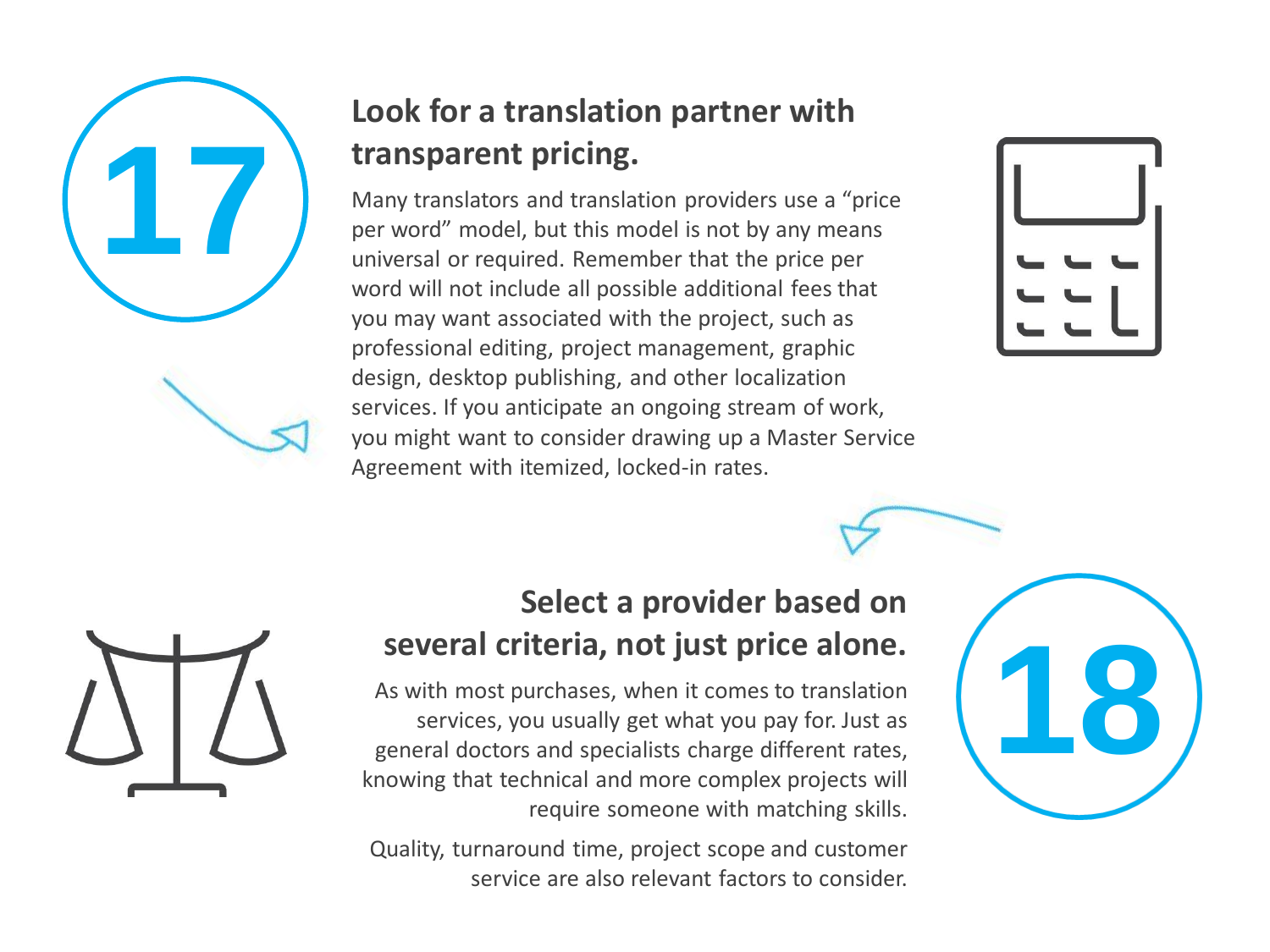# **19**

#### **Treat translation as an investment, not only as a cost.**

Cost is just one tiny piece of the translation equation. Don't think of it as an added cost, but rather, an investment your business is making in order to reach new markets and to grow revenue. If translation providers are viewed as a cost, your company's inclination will be to try to cut costs over time. Meanwhile, your competitors may be sourcing the best possible, high-quality translation teams around the globe, producing better content for global customers and thereby winning business that you could win instead. View your translation team as a competitive advantage in business – not as merely the cost of doing business.



**20**



#### **Make sure management understands how much revenue is tied to translations.**

If there's one way to help people understand the value of translation, it's by showing them how much revenue comes from your international markets and purchases made because your company's products and were available in the market's native language. Set-up these metrics early, ideally before you start translation, and then use these numbers to generate reports that will show the return on investment.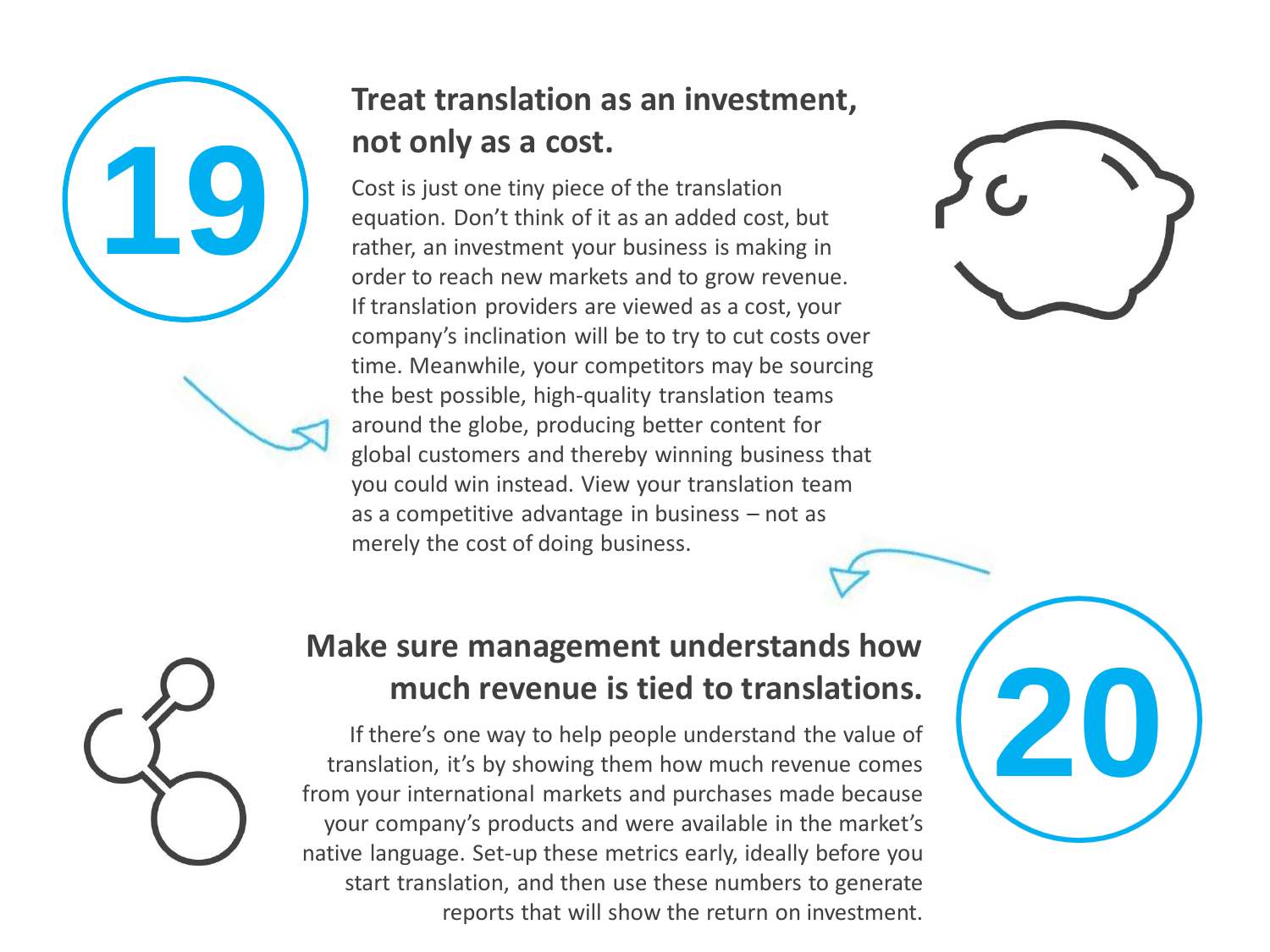

#### **Develop an easy process for giving feedback.**

If you don't already have a translation software platform, choose one that offers you the ability to easily send comments back and forth to translators from others within your company and make sure that the comments are saved or archived so that they can access the information for future projects.





#### **Conduct a project post-mortem.**

Once your first or major project is complete, have a quick meeting with your provider to discuss what went well as well as any areas for improvement. It may take only 15 minutes of your time and it's important to not only document any lessons learned for future projects but to also give any positive feedback where it's earned.

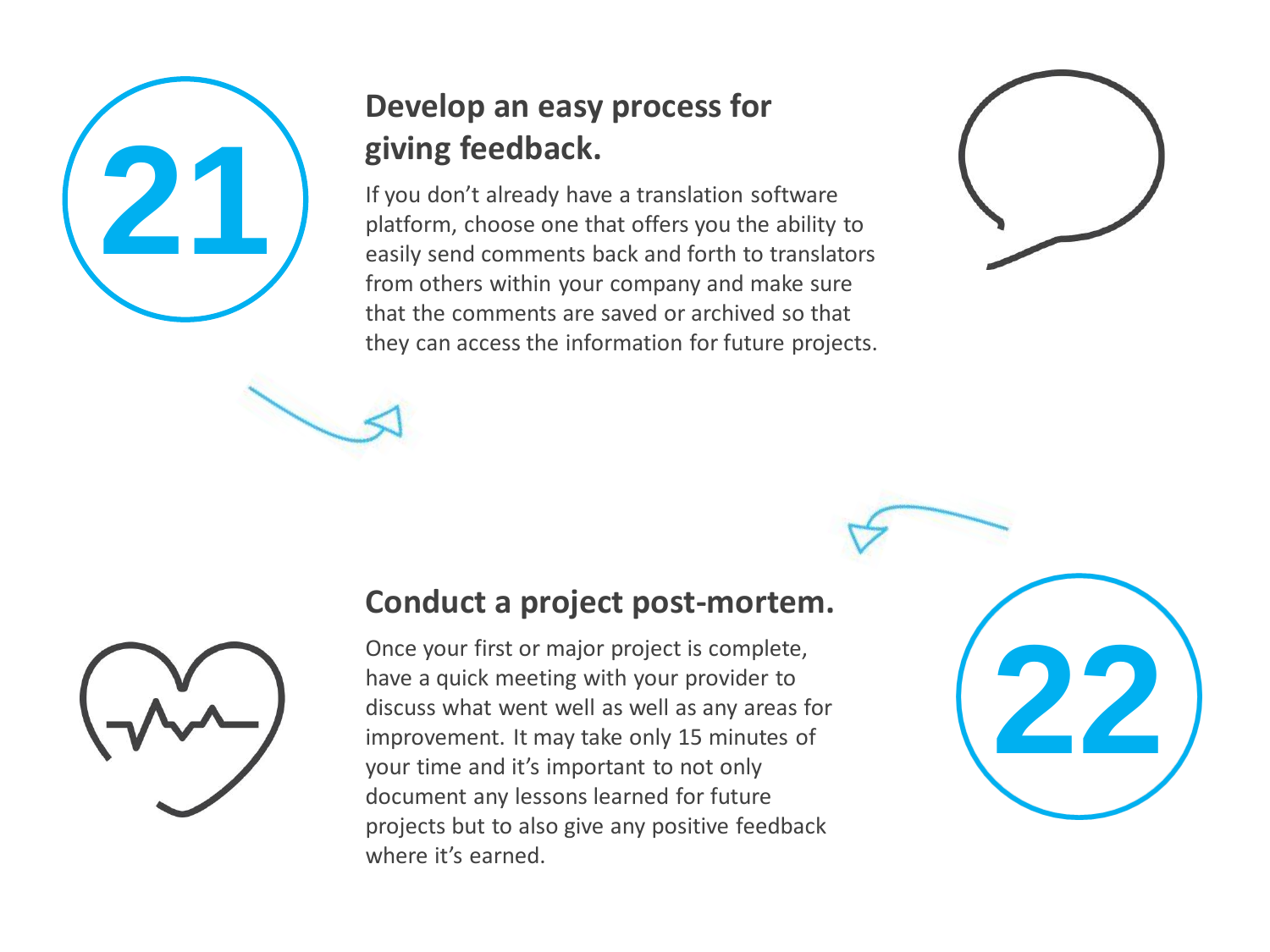

#### **Be cautious of asking bilingual staff to translate technical content.**

It might seem like a good idea at the time, but just like every person who speaks English isn't necessarily a great writer, not every person who speaks a foreign language will be a good translator. Bilingual employees are generally not good candidates for translation projects unless they also happen to be professional translators who have the necessary credentials or subject matter expertise.



#### **Provide clear instructions to your in-country reviewers.**

If you ask bilingual staff to participate in your translation quality review, make sure that they know what kinds of things to look for, i.e., terminology, spelling ,or grammar errors. Also, tell them not to make too many stylistic change, otherwise, they might do so just to make sure it looks like they are doing their job. After all, imagine if they sent back a note that said, "no changes." It might look like they didn't actually do the review at all. This process can motivate bad behaviors, so be mindful when asking employees to review translations – it can turn into a major waste of time.

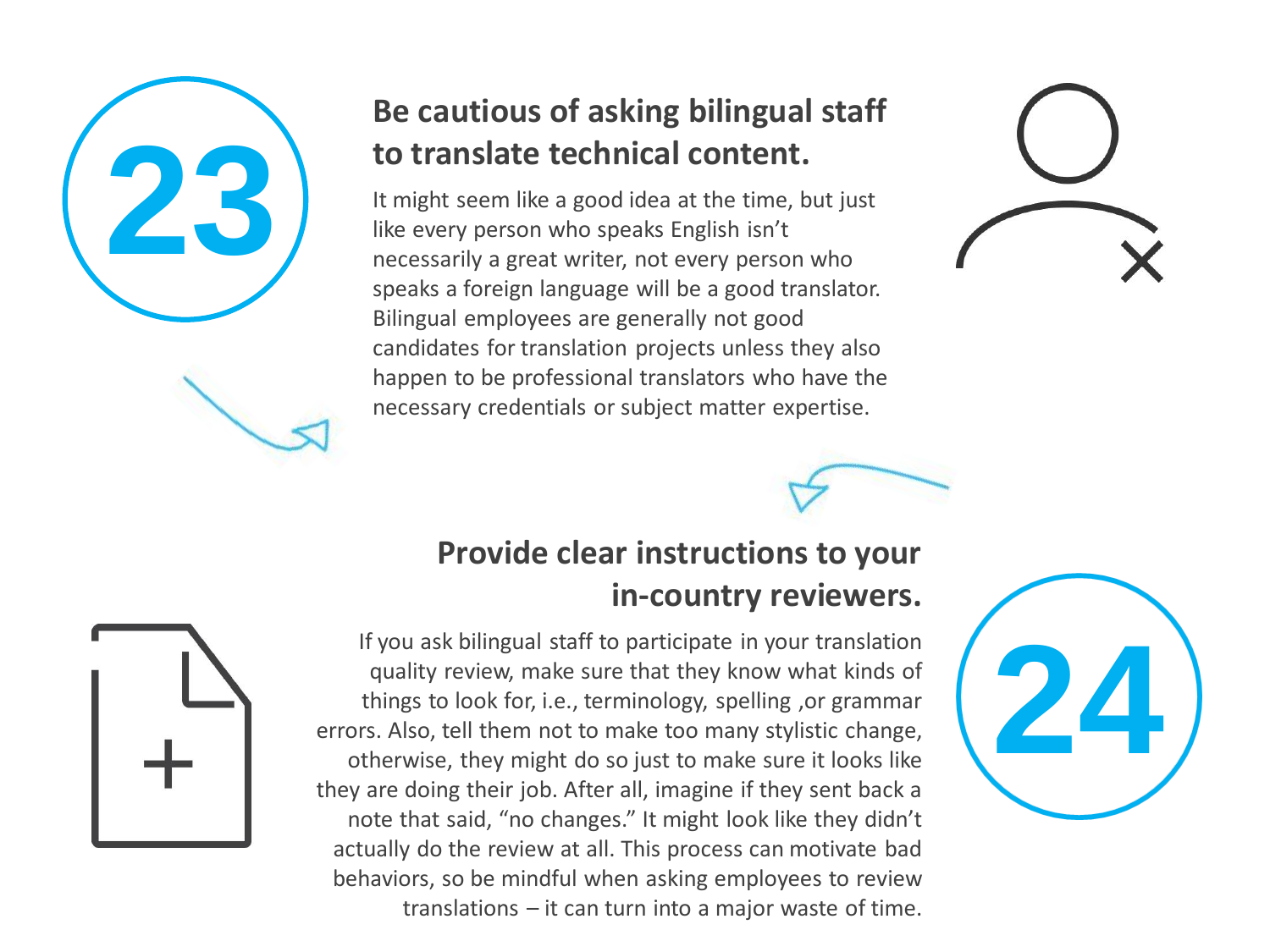#### **Maintain translation files in a central location.**

If you do obtain feedback on translations, make sure that changes are inserted into your translation assets across the board – translation memories, glossary, and style guide so that the translations will be better from the very start.





**25**

#### **Collect copies of your translation memory assets.**

Whenever a translation provider works on your projects, they generate a database of saved translations known as a "translation memory." Ask your provider to give you full access to your translation memory files so that you always have the most current translations within reach and so that you can ensure that they're used on future projects for consistency and accuracy. Having these on-hand will also prove helpful in case you ever need to part ways with your translation vendor.

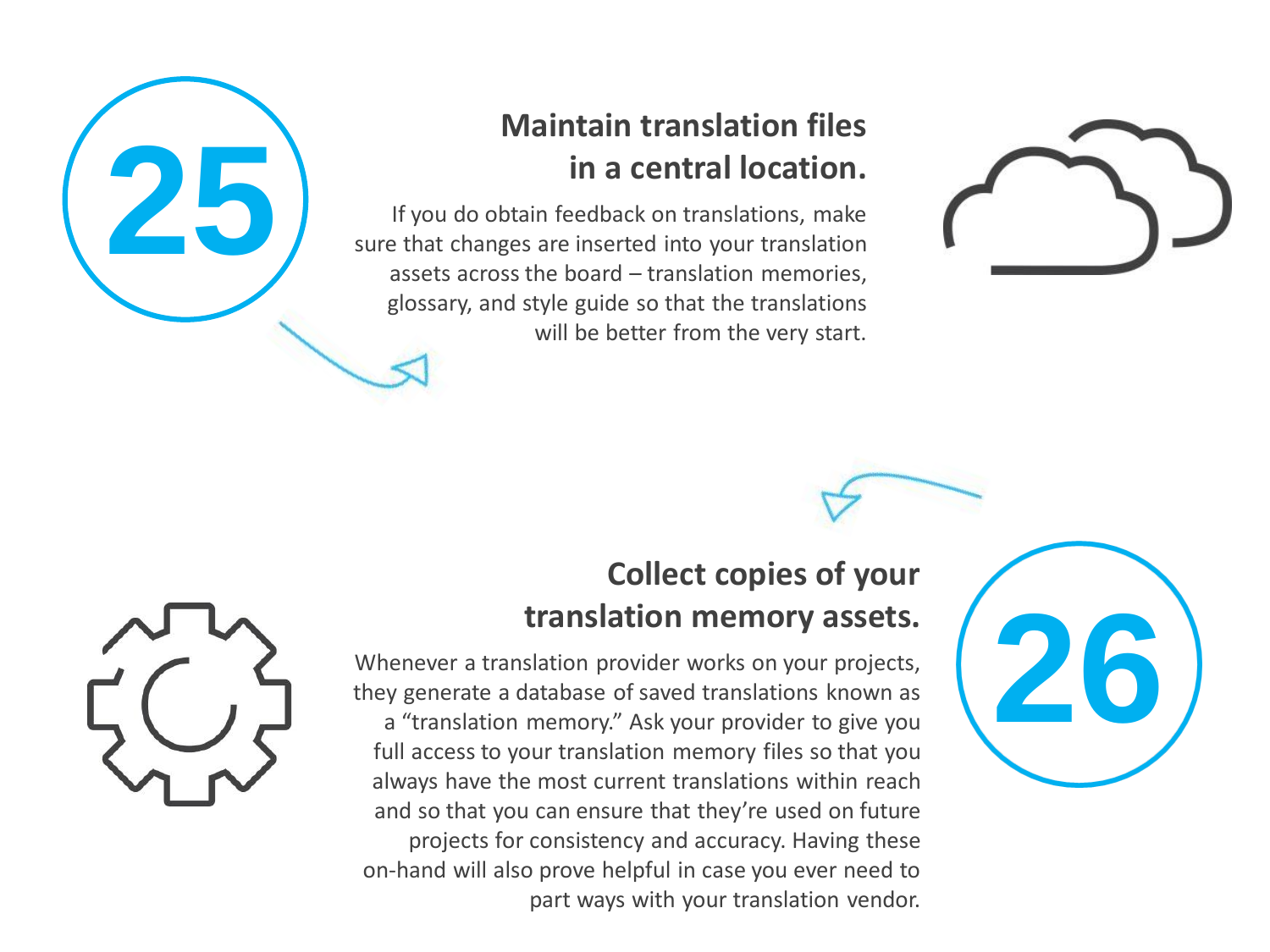#### **Treat your translation provider as an extended part of your team and get them involved as early as possible.**

It's easy to think of translators as the nameless, faceless individuals on the other end of the computer screen. Your translators are truly an extension of your content creation team, so make sure that you treat them this way. Involve them in discussions about upcoming projects so they know what is coming and can plan accordingly. Keep them in the loop on what to expect next as you develop a relationship with them over time.





**27**

#### **Provide ongoing training to your translation partner.**

Invite your translators to your company and tell them more about the details of your products and services. If you go to this length, quality will improve significantly and so will efficiency. Instead of having to ask clarification questions, translators will understand more about your business, improving communication all around.

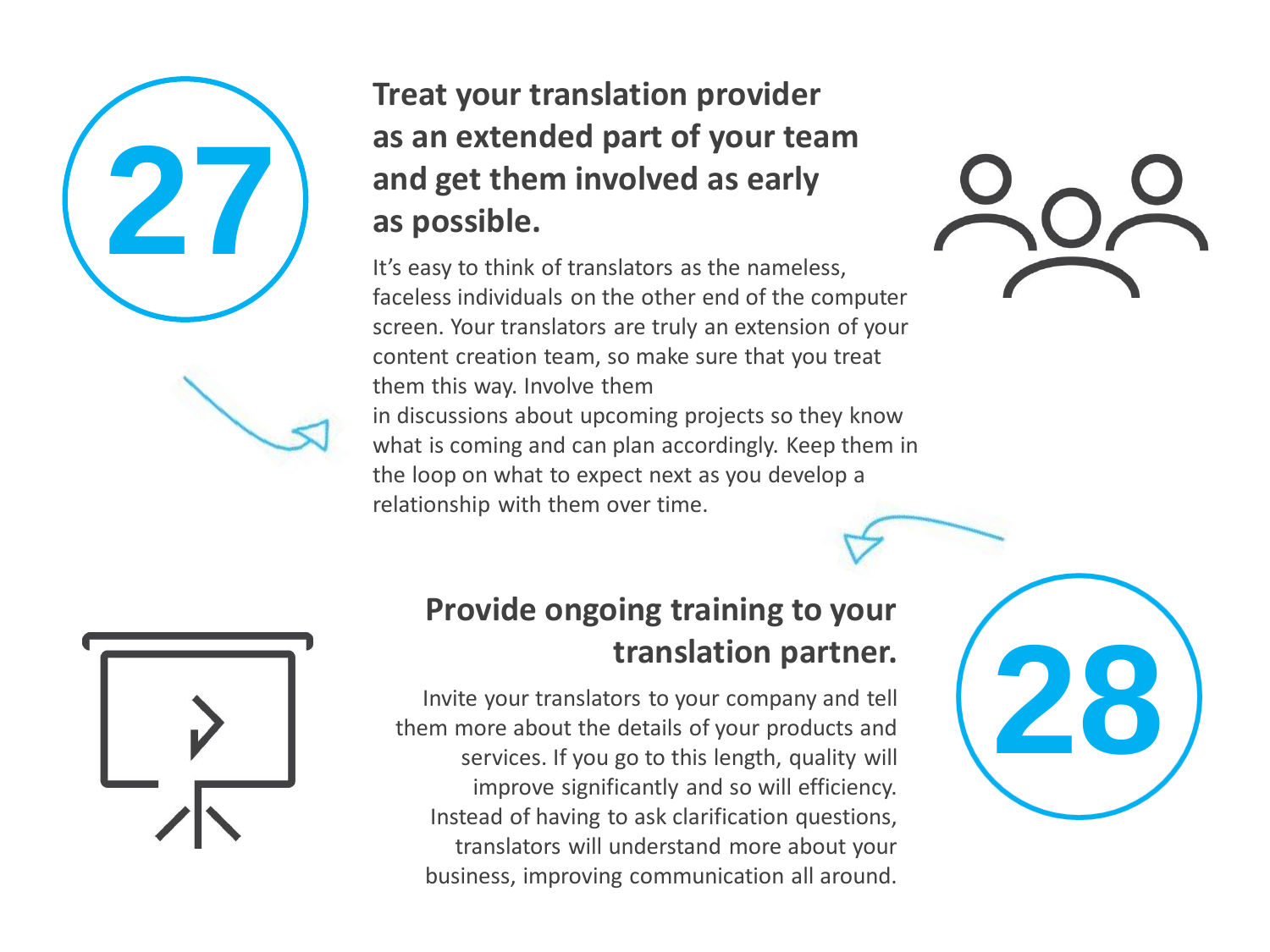#### **Translations don't have to be difficult and you don't have to go at it alone. 29**

Working with a trusted translation partner is a more empowered way of working. Chose a translation provider that meets most of the ideas and best practices mentioned here, including shared knowledge and a common purpose. After all, a team approach in today's modern worldwide organization begins the roadmap to today's global success.



**30**

#### **It may take time to reach your long-term goals, but remain optimistic and focus on the end results at all times.**

Just as in all aspects of life, creating and executing a long-term localization strategy will have its natural ups and downs. Being aware of this and remaining conscientiously optimistic will positively impact other team members' attitudes and performance, lead to quicker recovery times during unforeseen set-backs, and make the journey seem that much brighter.